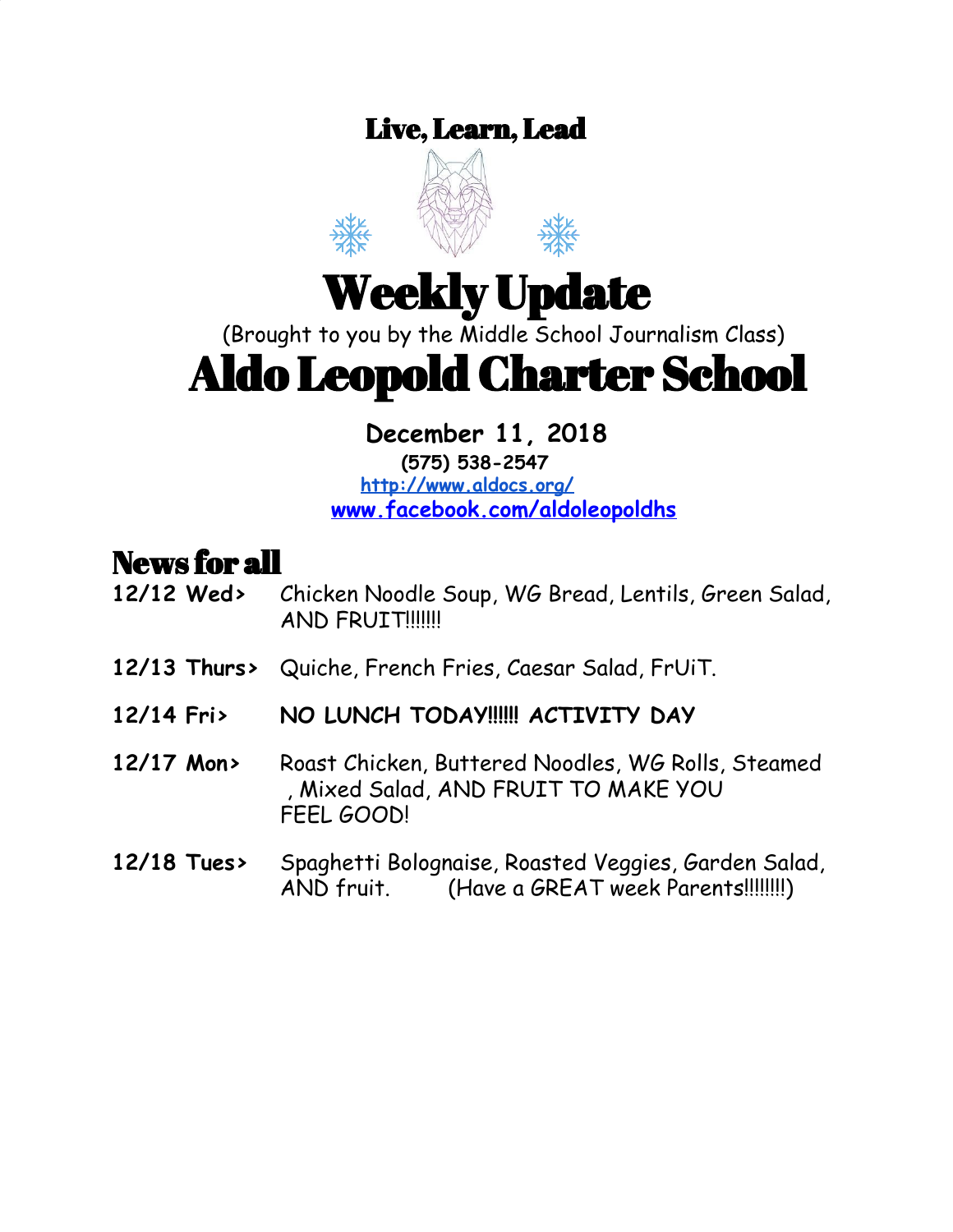### Help wanted

PARENTS, guardians, and grandparents – each Aldo family has committed to putting in at least 2 hours a month of volunteer work for the school. Some of you serve on committees, some help with special events, and others with odd jobs. Unsure how \*you\* can help out? As luck would have it, Lunch Bunch needs volunteers to serve lunch to our students (your kids)! Should you choose to give a bit of your precious time, you would usually be working some of the time from **10:30-1:30** Monday-Thursday. Thank you in advance; its greatly appreciated! :)



Area Students of The Month. Aldo students in the front row to the far right, Ella 7th grade and in the back also on the far right, Aiden 12th grade.

### Congratulations Art Classes!

Well I have to say all the middle and high school did amazing art! Thank you to all the parents, family members, and friends who lined up to get a look at the record 200 pieces! of art at **Javalina Coffee House**. If you couldn't make it last Friday, don't fret, the show will be up until **Tuesday, December 18. Ms. Phillips**, our super hero of an art teacher, is proud of all the dedication and hard work students put into making this show such a success.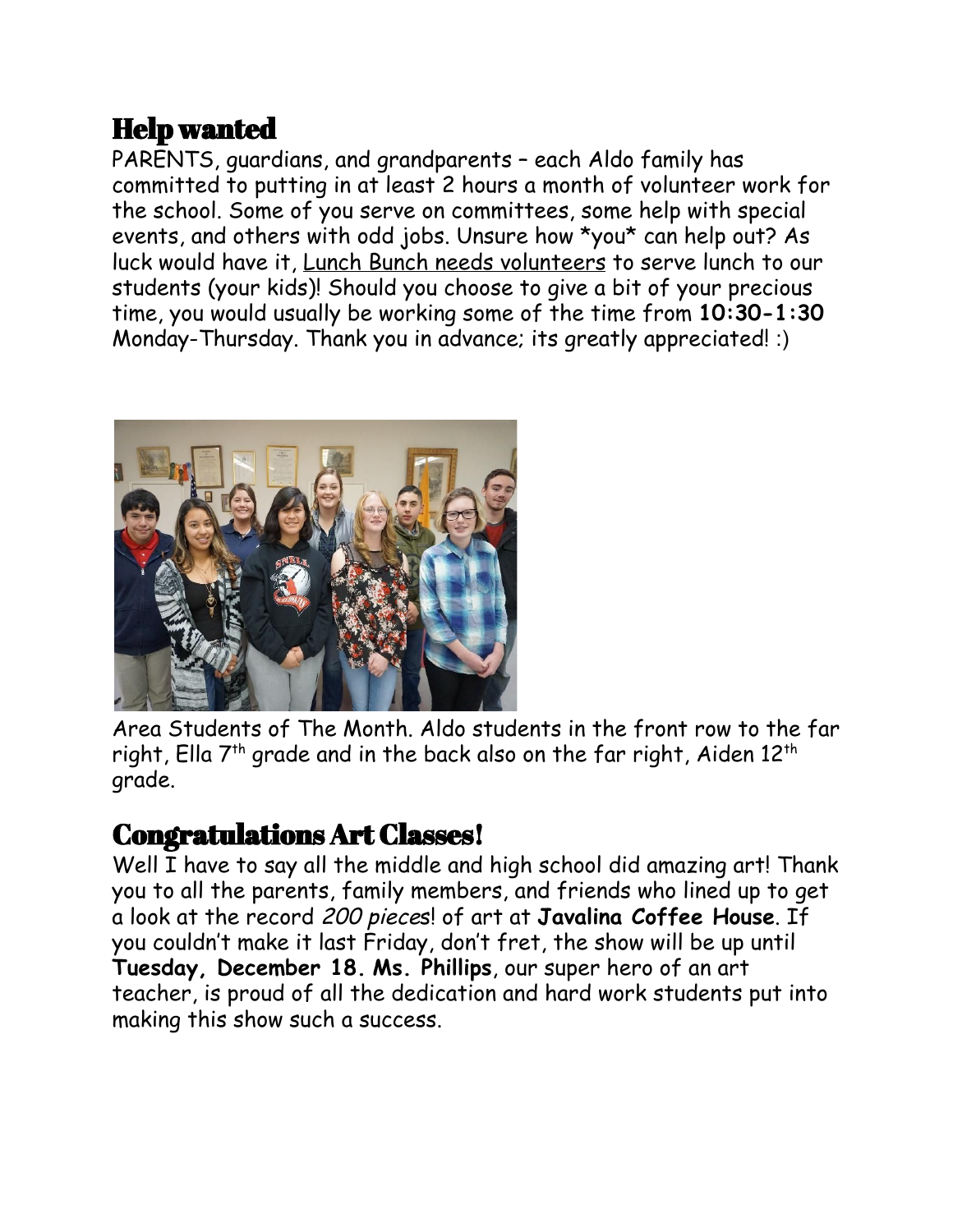### **Committees**

**To learn more, click [here](https://www.aldocs.org/committees.html)**

Risk [Mgmt](https://www.aldocs.org/risk-management.html)-**Tuesday, December 11, from 4:30- 6 PM, Jim's room** [Governing](https://www.aldocs.org/about-the-alcs-governing-council.html) Council-**Thursday, December 13, from 5:30-8:30 PM, Mrs. Chaney's** School Health Advisory Committee-**Wednesday, January 9, 4:30 – 5:45 PM, Jim's room** School [Advisory](https://www.aldocs.org/school-advisory-council.html) Council-**Wednesday, Jan. 16, from 5-6:30 PM, Location to be determined** Risk [Mgmt](https://www.aldocs.org/risk-management.html)-**Tuesday, January 8, from 4:30-6 PM, Jim's room** [Governing](https://www.aldocs.org/about-the-alcs-governing-council.html) Council-**Thursday, January 10, from 5:30-8:30 PM, Lobby**

#### [December](https://www.aldocs.org/calendar.html) Events

**10-13-----**Final Exams-Middle School **13--------**Governing Council Meeting **5:30 PM 14--------**Last day for YCC and Internship **14--------**NMSU one day trip **9 th and 12 th Physical Science classes 18-19-----**Final Exams-High School **20--------**Make-up Final Exams. Half day of school **21-Jan 4--**Winter Break [January](https://www.aldocs.org/calendar.html) Events

**3-4-------**Staff in-service

- **8---------**Risk Management **4:30 PM**
- **9---------**SHAC 4:30
- **10--------**Governing Council Meeting **5:30 PM**
- **16--------**School Advisory Council **5:00 PM**
- **31-Feb 2--**United World College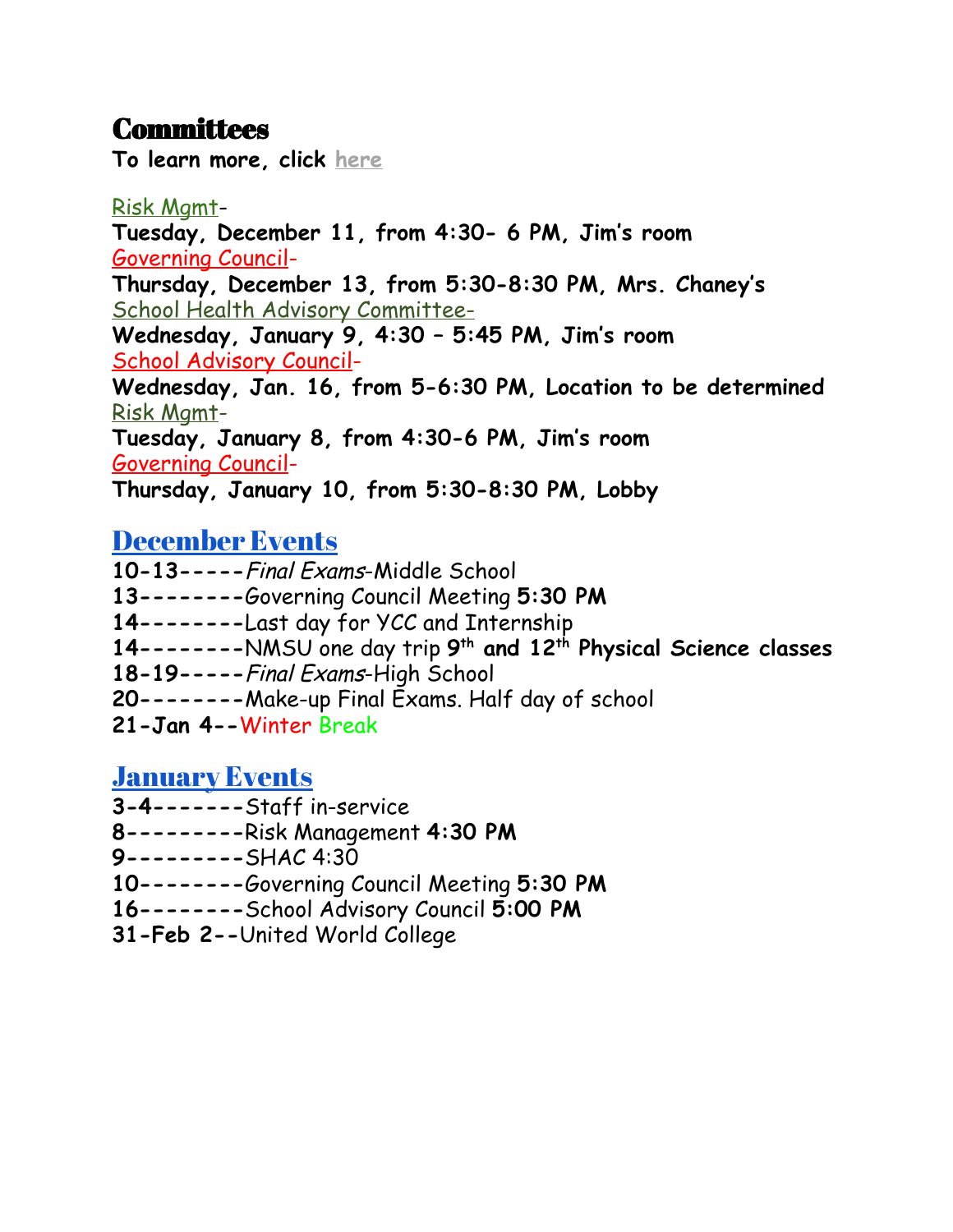# High School

# Career Day!

**Friday, December 14** is Career Day on campus, local business people, representatives from the healthcare field, and artists will share career advice with the **Community Orientation class**. This will be a good way to get the students to start thinking more about what they want to do when they grow up. Games will be played outside to remind them they are not grown up yet. Also, DO NOT FORGET YOUR BIG 5 (hat, water bottle, lunch, good shoes, journal and pencil).

## It's coming to an end

**YCC/Internships last day is Friday, December 14**. Mr. Ramirez will put a placement sheet on his door, so you can choose your YCC crew for next semester. Also, students interested in community-based internships should speak with Mr. Ramirez to talk about a plan for next semester. YCC has finally received their t-shirts for crew days but thy will be used next semester since it is already so late in this semester.

# Middle School

### Middle School Exam Schedule

**6 th grade**….None (That Mr. Cantrell!) **7 th grade**….Wednesday…Math, Language Arts, and Social Studies Thursday…Science, more Language Arts and Social Studies **8 th grade**…Wednesday………Language Arts **(Jennifer)** Thursday…………Social Studies **8 th grade**…Monday…Math **take home** was assigned and is due on Wed. **(Aysh)** Tuesday…Science **take home** will be assigned and is due on Thursday. Wednesday……Math in-class final Thursday………Science in-class final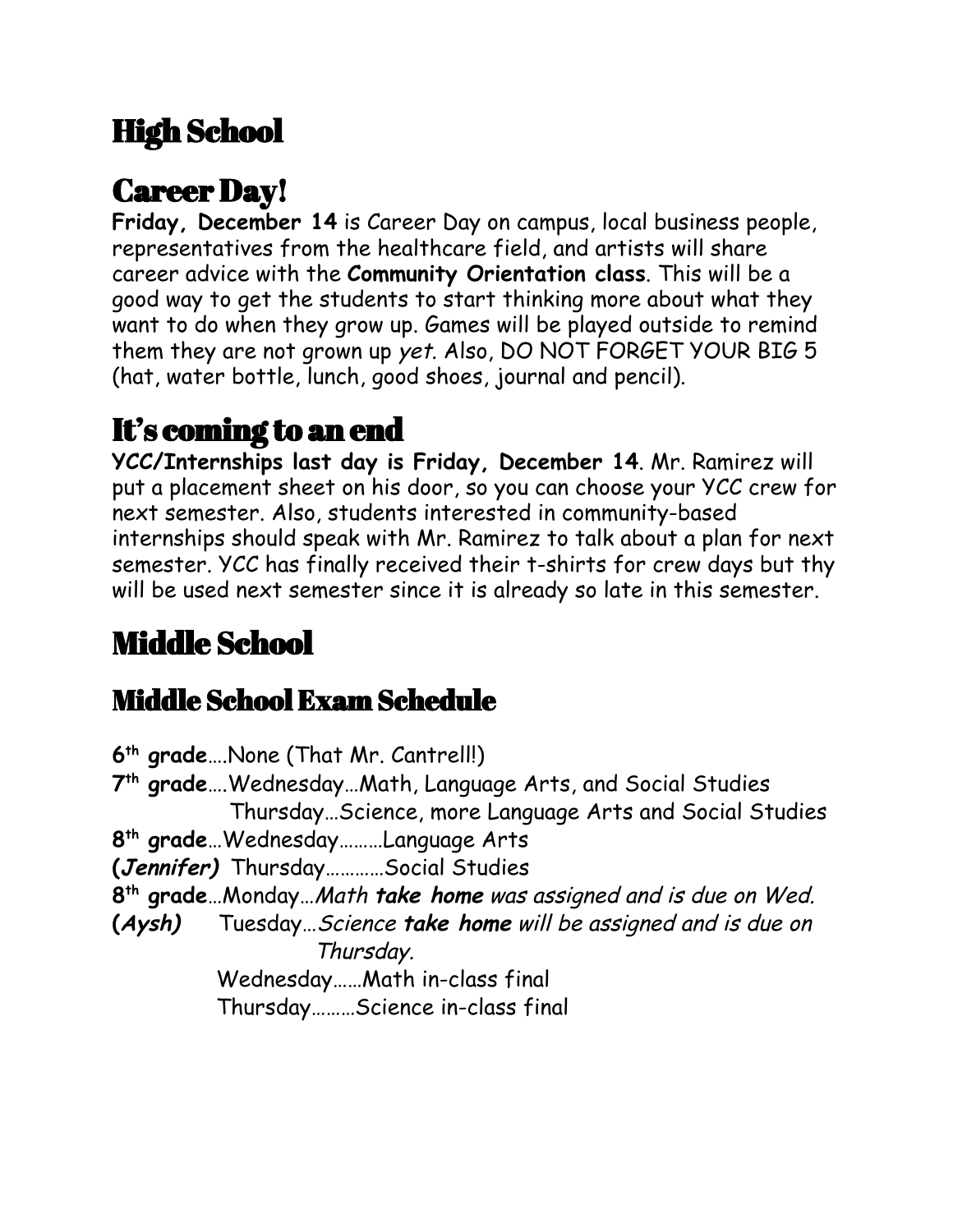# Think local

This Friday the students who saw the Aldo Middle and High School Art Show *last* Friday, will be visiting local artist Jen [Pack](https://www.jenpack.com/) in her art studio and will work on their action projects at the school. The kids who did that last week will see the Aldo Art Show at Javalina, visit the Light Studio on Broadway, and the **[Silver](http://www.grantcountybeat.com/index.php?option=com_content&view=article&id=47918:grant-county-art-guild-to-host-aldo-leopold-art-students&catid=8:news-releases) City Art Guild**. Please, have your BIG 5 with you no matter where you are going.

# Winter Wonderland!

Student Council is holding A Winter Dance **at Mingo's Party Place on Highway 180 E. in Bayard Friday, December 14 from 6:45 PM to 9:45 PM.** Admission is \$2.00 for a single and \$3.00 for a pair- food is included. If you need a ride, there will be a bus leaving from the school at 6:45 PM and returning at 10:00 PM. Students must have a signed permission slip to get on the bus. Permission slips will be handed on Wednesday.

### Shh it's a secret

Our Middle School is going to be doing a secret Santa gift exchange- a student picks another students name and they get a gift for the person they drew. The price range is from a homemade gift to a store-bought gift that is **no more** than \$10 (parents, please don't let your kid go over this limit) Your child(ren) chose their secret Santa person on Thursday, December 6. The gifts will be exchanged after our feast **Wednesday, December 19**. Several students opted out for various reasons: your child might be one of them (yay, no last-minute run to Wal-Mart!)

# Community Events

### One of our own

Come join us on **Tuesday, December 11 from 6:30 PM - 9:00 PM** for the **Westerners International at Cross Point Church Fellowship Hall,** located at **11600 Highway 180 East** for a delicious meal and a Marilyn Markel presentation: "Murder on the Mimbres: October 13, 1902" and "Archaeological Excavations Near the Mimbres Culture Heritage Site". Marilyn is the leader of the Aldo YCC Archaeology Crew. Admission is